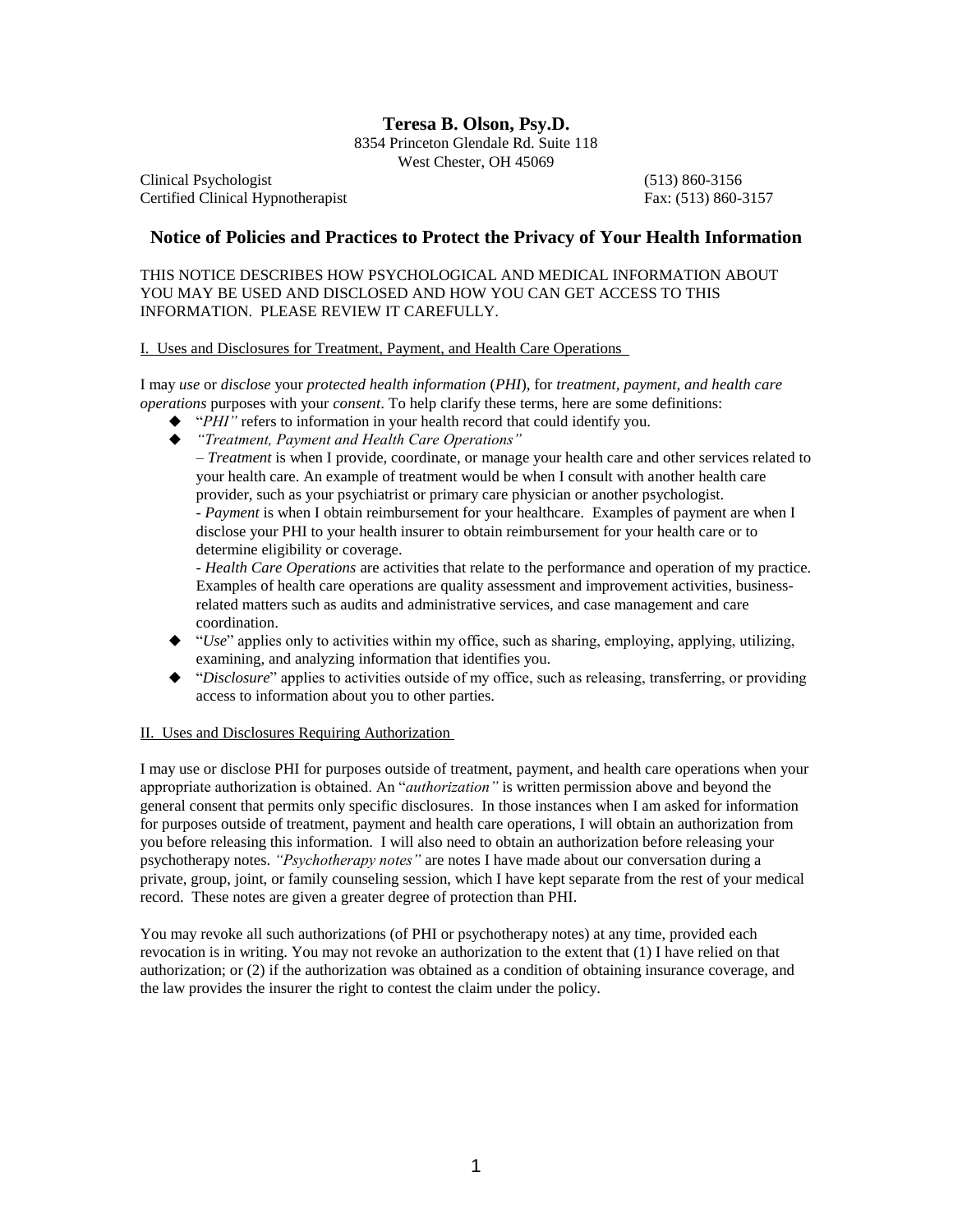I will also obtain an authorization from you before using or disclosing:

- $\blacklozenge$  PHI in a way that is not described in this Notice
- ◆ Psychotherapy Notes
- ◆ PHI for marketing purposes
- PHI in a way that is considered a sale of PHI

#### III. Uses and Disclosures with Neither Consent nor Authorization

I may use or disclose PHI without your consent or authorization in the following circumstances:

- **Child Abuse:** If, in my professional capacity, I know or suspect that a child under 18 years of age or a mentally retarded, developmentally disabled, or physically impaired child under 21 years of age has suffered or faces a threat of suffering any physical or mental wound, injury, disability, or condition of a nature that reasonably indicates abuse or neglect, I am required by law to immediately report that knowledge or suspicion to the Ohio Public Children Services Agency, or a municipal or county peace officer.
- **Adult and Domestic Abuse:** If I have reasonable cause to believe that an adult is being abused, neglected, or exploited, or is in a condition which is the result of abuse, neglect, or exploitation, I am required by law to immediately report such belief to the County Department of Job and Family Services.
- **Judicial or Administrative Proceedings:** If you are involved in a court proceeding and a request is made for information about your evaluation, diagnosis, and treatment and the records thereof, such information is privileged under state law and I will not release this information without written authorization from you or your personally- or legally-appointed representative, or a court order. The privilege does not apply when you are being evaluated for a third party or where the evaluation is court ordered. You will be informed in advance if this is the case.
- **Serious Threat to Health or Safety:** If I believe that you pose a clear and substantial risk of imminent serious harm to yourself or another person, I may disclose your relevant confidential information to public authorities, the potential victim, other professionals, and/or your family in order to protect against such harm. If you communicate to me an explicit threat of inflicting imminent and serious physical harm or causing the death of one or more clearly identifiable victims, and I believe you have the intent and ability to carry out the threat, then I am required by law to take one or more of the following actions in a timely manner: 1) take steps to hospitalize you on an emergency basis, 2) establish and undertake a treatment plan calculated to eliminate the possibility that you will carry out the threat, and initiate arrangements for a second opinion risk assessment with another mental health professional, 3) communicate to a law enforcement agency and, if feasible, to the potential victim(s), or victim's parent or guardian if a minor, all of the following information: a) the nature of the threat, b) your identity, and c) the identity of the potential victim(s).
- **Worker's Compensation:** If you file a worker's compensation claim, I may be required to give your mental health information to relevant parties and officials.
- When the use and disclosure without your consent or authorization is allowed under other sections of Section 164.512 of the Privacy Rule and the state's confidentiality law. This includes certain narrowly-defined disclosures to law enforcement agencies, to a health oversight agency (such as HHS or a state department of health), to a coroner or medical examiner, for public health purposes related to disease or FDA-regulated products, or for specialized government functions such as fitness for military duties, eligibility for VA benefits, and national security and intelligence.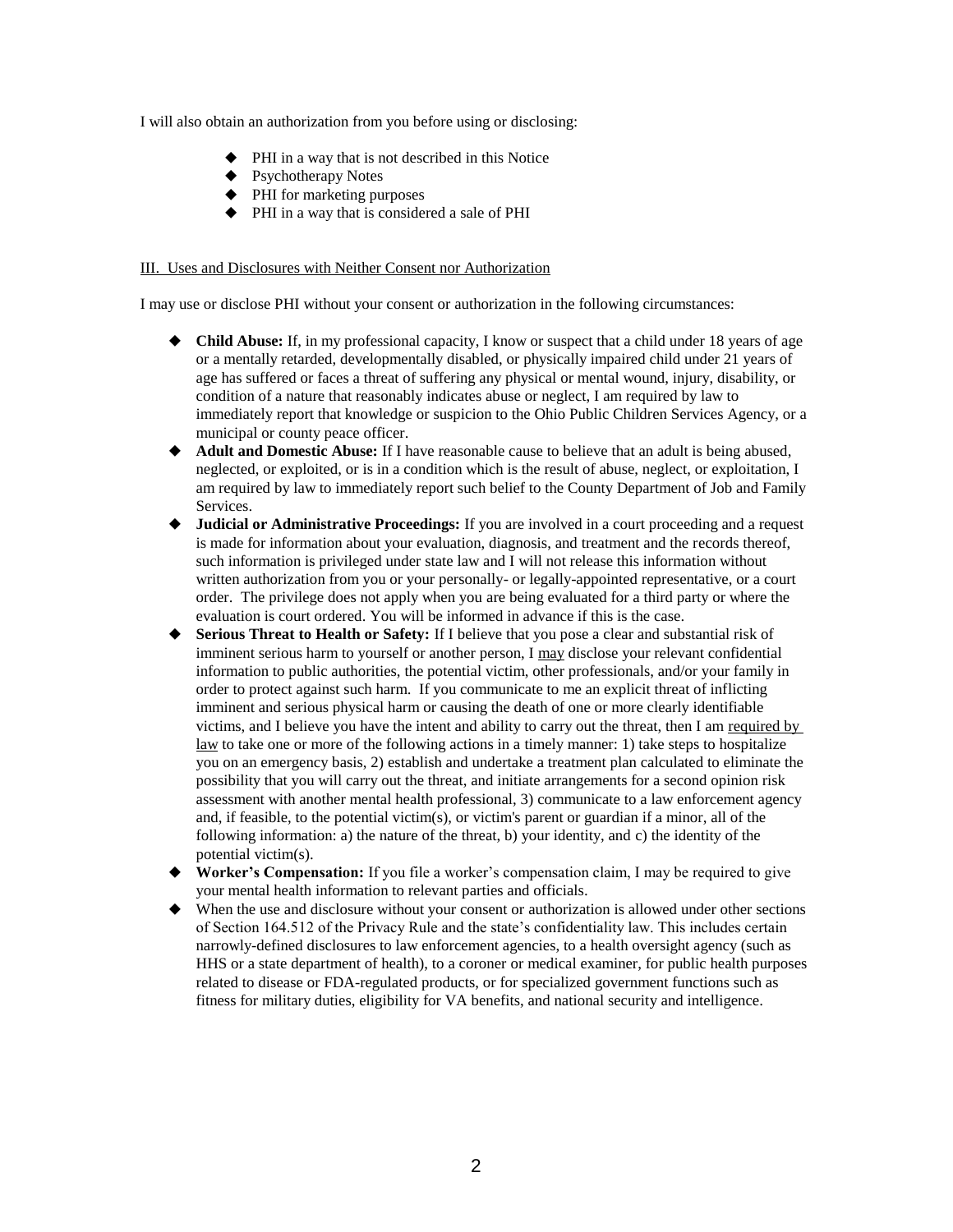#### IV. Patient's Rights and Psychologist's Duties

Patient's Rights:

- ◆ *Right to Request Restrictions* –You have the right to request restrictions on certain uses and disclosures of PHI about you. However, I am not required to agree to a restriction you request.
- *Right to Receive Confidential Communications by Alternative Means and at Alternative Locations*  – You have the right to request and receive confidential communications of PHI by alternative means and at alternative locations. (For example, you may not want a family member to know that you are seeing me. Upon your request, I will send your bills to another address.)
- $\blacklozenge$  *Right to Inspect and Copy* You have the right to inspect or obtain a copy (or both) of PHI and psychotherapy notes in my mental health and billing records used to make decisions about you for as long as the PHI is maintained in the record. I may deny your access to PHI under certain circumstances, but in some cases, you may have this decision reviewed. On your request, I will discuss with you the details of the request process.
- ◆ *Right to Amend* You have the right to request an amendment of PHI for as long as the PHI is maintained in the record. I may deny your request. On your request, I will discuss with you the details of the amendment process.
- ◆ *Right to an Accounting* You generally have the right to receive an accounting of disclosures of PHI for which you have neither provided consent nor authorization (as described in Section III of this Notice). On your request, I will discuss with you the details of the accounting process.
- ◆ *Right to a Paper Copy* You have the right to obtain a paper copy of the Notice from me upon request, even if you have agreed to receive the Notice electronically.
- ◆ *Right to Restrict Disclosures When You Have Paid for Your Care Out-of-Pocket* you have the right to restrict certain disclosures of PHI to a health plan when you pay out-of-pocket in full for my services.
- *Right to Be Notified if There is a Breach of Your Unsecured PHI – you have the right to be notified if:*
	- 1. If there is a breach (a use or disclosure of your PHI in violation of the HIPAA Privacy Rule) involving your PHI
	- 2. That PHI has not been encrypted to government standards
	- 3. My risk assessment fails to determine that there is a low probability that your PHI has been compromised.
- *Right to Opt Out of Fund Raising Communications* you have a right to decide that you would not like to be included in fund raising communications that I may send out.

### Psychologist's Duties:

- I am required by law to maintain the privacy of PHI and to provide you with a notice of my legal duties and privacy practices with respect to PHI.
- $\blacklozenge$  I reserve the right to change the privacy policies and practices described in this notice. Unless I notify you of such changes, however, I am required to abide by the terms currently in effect.
- $\blacklozenge$  If I revise my policies and procedures, I will notify you at the next session or via U.S. mail.
- I am required by law to notify affected clients following a breach of unsecured PHI.

### V. Complaints

If you are concerned that I have violated your privacy rights, or you disagree with a decision I made about access to your records, you may contact the Ohio Psychology State Board at (614) 460-8808.